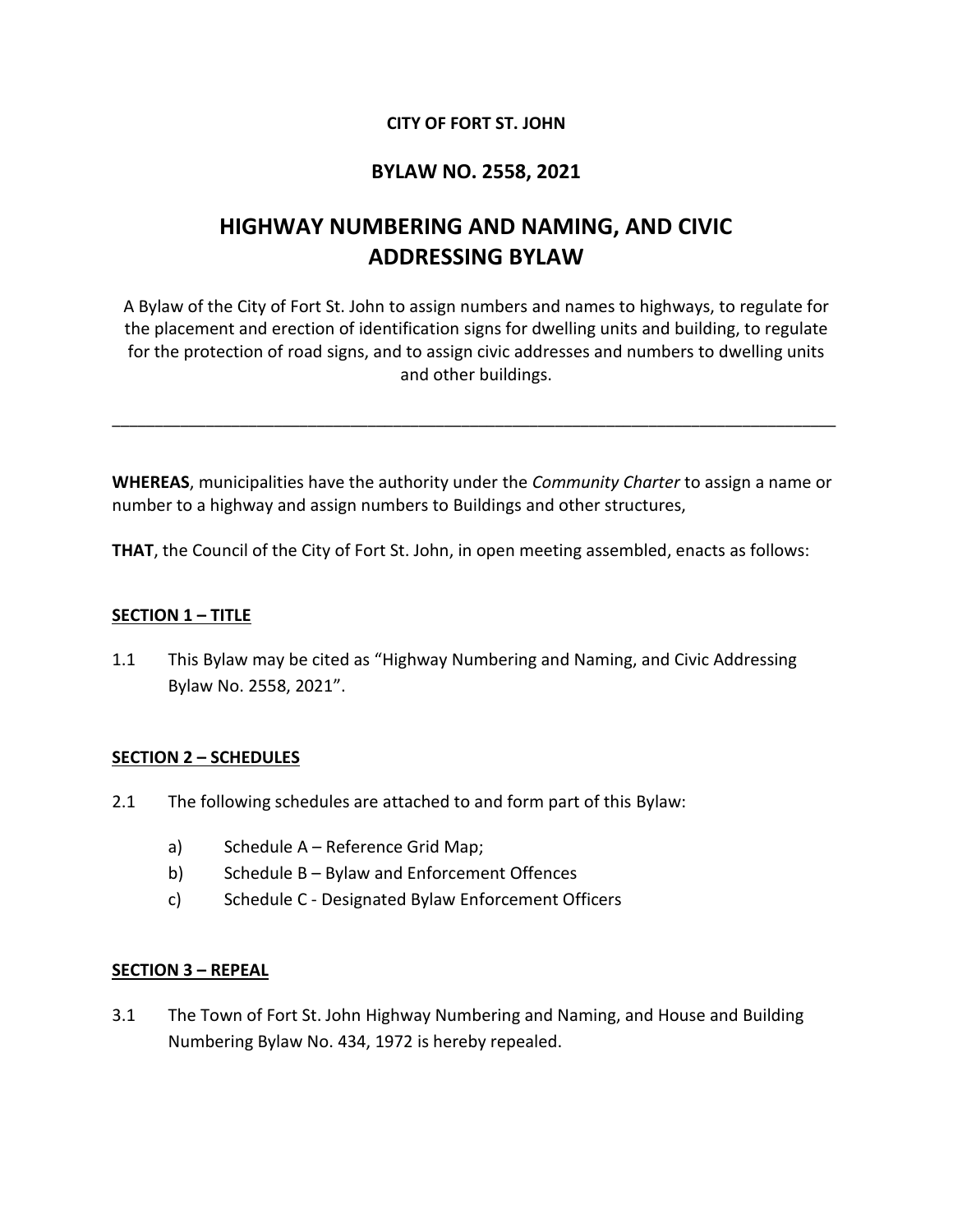

#### **SECTION 4 – DEFINITIONS**

4.1 The following words and phrases shall have the following meanings:

*"Apartment"* means an *Apartment* as defined in the *City's Zoning Bylaw*.

*"Avenue"* means a *Highway* which runs in an East to West direction.

*"Building"* means a *Building* as defined in the *City's Zoning Bylaw*.

*"Bylaw"* means *Bylaw,* including all schedules attached hereto.

*"City"* means the City of Fort St. John.

*"Civic Address"* means an identification system providing a consistent and understandable method to address and access premises based on a *Road Name* and *civic number*, which indicates the relative position along a *highway*. The three main components are the *civic number*, *Road Name*, and community name.

*"Civic Number"* means the number component of a *Civic Address* in a *Frontage Interval System* that describes a relative position along a *Highway*

*"Council"* means *Council* of the City of Fort St. John.

*"Duplex Dwelling"* means a *Duplex Dwelling* as defined in the *City's Zoning Bylaw*.

*"Dwelling Unit"* means a *Dwelling Unit* as defined in the *City's Zoning Bylaw*.

*"Factory-Built House"* means a *Factory-Built House* as defined in the *City's Zoning Bylaw*.

*"Factory-Built House Park"* means a *Factory-Built House Park* as defined in the *City's Zoning Bylaw*.

*"Freehold"* means the ownership of property and where the owner has full use and control over the land and *Building(s)* over it, subject to any rights of the Crown, local bylaws and restrictions at the time.

*"Fire Prevention Bylaw"* means the *City's Fire Prevention Bylaw.*

*"Fourplex Dwelling"* means a *Fourplex Dwelling* as defined in the *City's Zoning Bylaw*.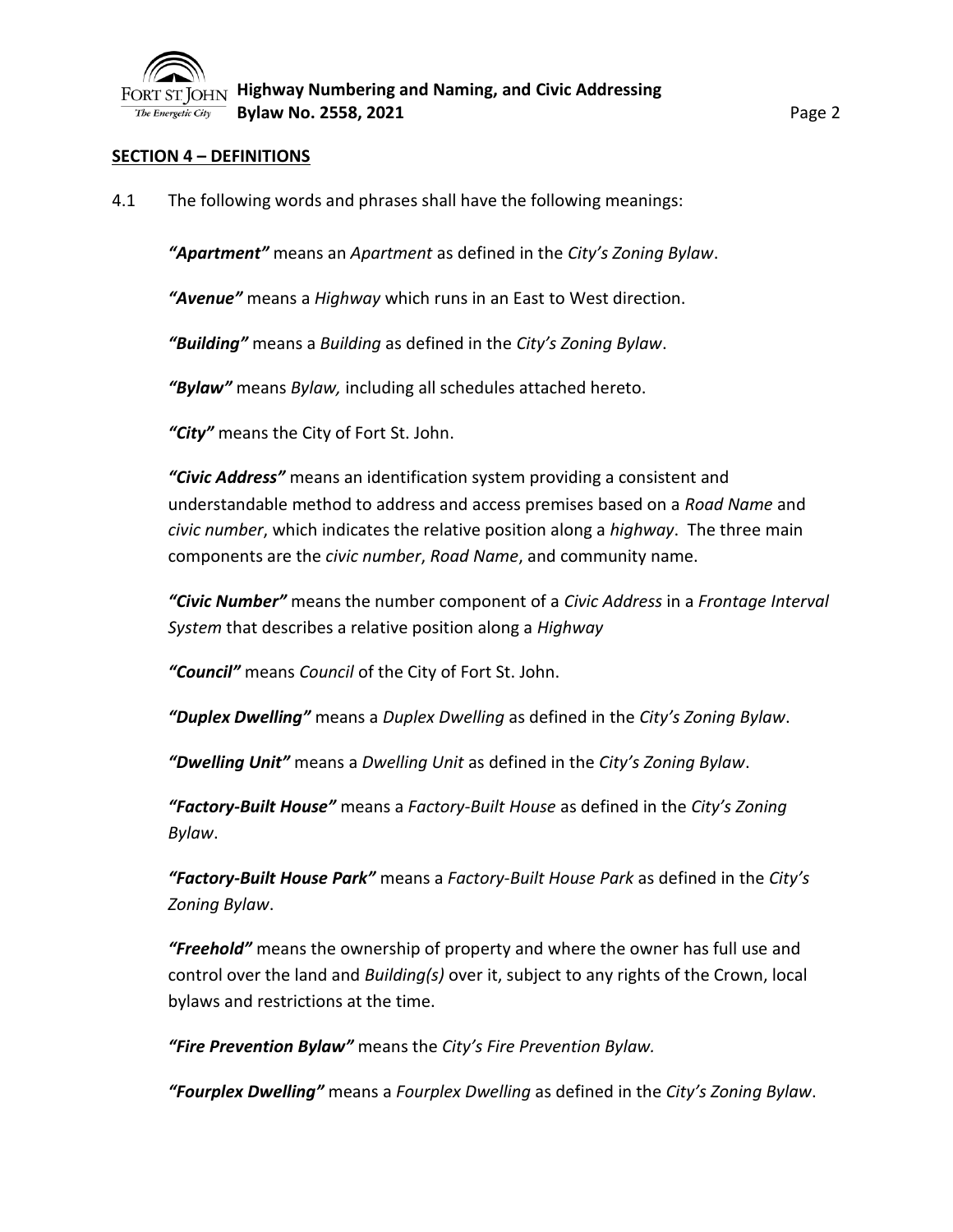

## **SECTION 4 – DEFINITIONS (continued)**

4.1 The following words and phrases shall have the following meanings:

*"Frontage Interval System"* means a system based on the measurement of intervals between the beginning of a *Highway* and the structures along that *Highway*.

*"Highway"* means a *Highway* as defined in the *City's Zoning Bylaw*.

*"Inspector"* means an authorized person designated to enforce under this *Bylaw*.

*"Multiple Dwelling Housing"* means *Multiple Dwelling Housing* as defined in the *City's Zoning Bylaw*.

*"Municipality"* means the Corporation of the City of Fort St. John or the area within the municipal boundaries thereof as the context may require.

*"Parcel"* means *Parcel* as defined in the *City's Zoning Bylaw*.

*"Road Name"* means a non-numerical or numerical identifying name given to a *Highway*. For example, Princess Crescent, 100 Street.

*"Street Type"* means a *Road Name* identifier which serves to describe the *Highway*. For example, Street, *Avenue*, Road, & Drive, etc*.*

*"Secondary Suite"* means *Secondary Suite* as defined in the *City's Zoning Bylaw*.

*"Semi-Attached Dwelling"* means a *Semi-Attached Dwelling* as defined in the *City's Zoning Bylaw*.

*"Single-Detached Dwelling"* means a *Single-Detached Dwelling* as defined in the *City's Zoning Bylaw*.

*"Storey"* means a *Storey* as defined in the *City's Zoning Bylaw*.

*"Strata"* means a title designed to give exclusive use and ownership of a specific housing unit contained within a larger property and shared use and ownership of common area.

*"Street"* means a *Highway* which runs in a North to South direction.

*"Structure"* means *Structure* as defined in the *City's Zoning Bylaw*.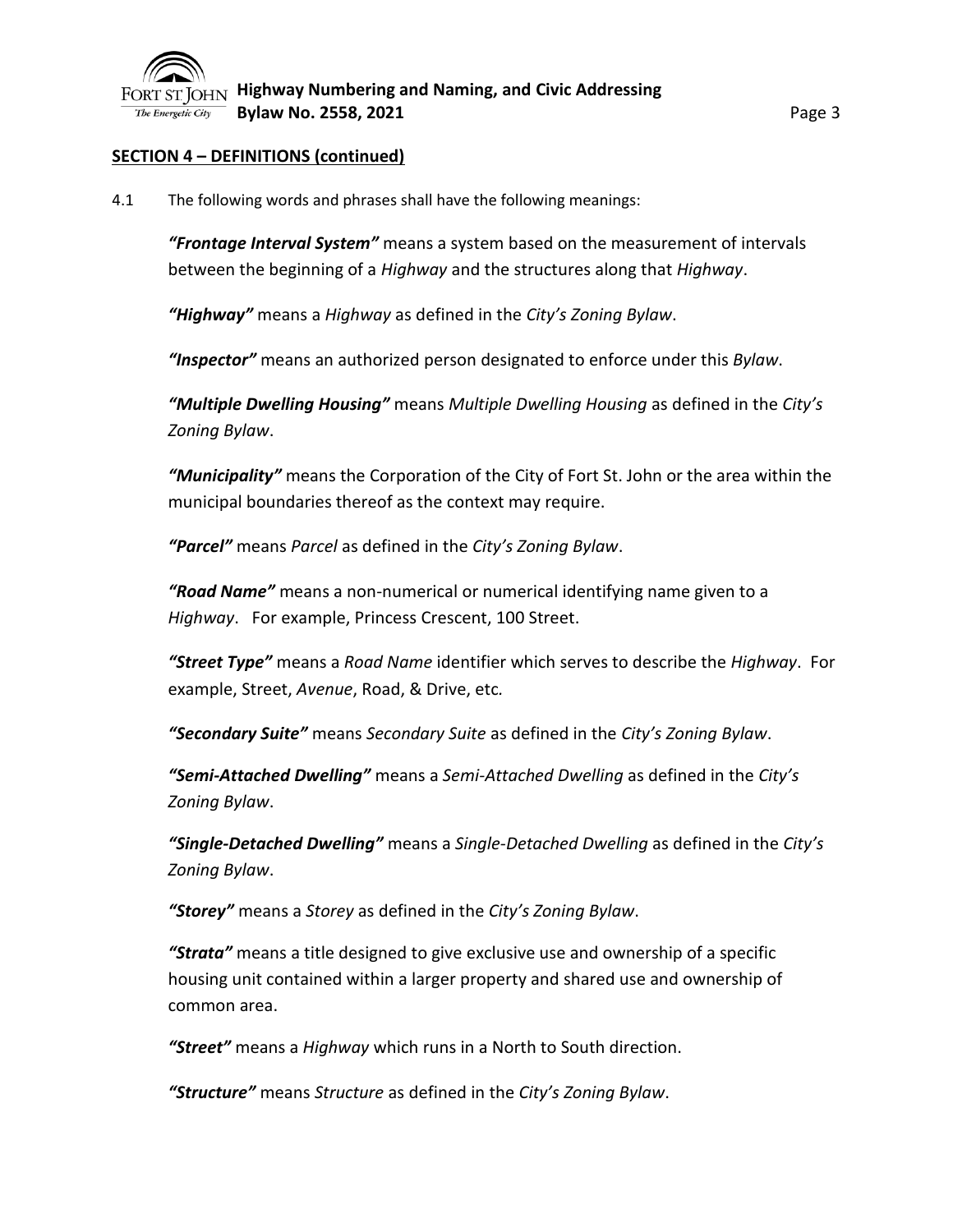

## **SECTION 4 – DEFINITIONS (continued)**

4.1 The following words and phrases shall have the following meanings:

*"Suite"* means a *Suite* as defined in the *City's Zoning Bylaw*.

*"Townhouse Dwelling"* means a *Townhouse Dwelling* as defined in the *City's Zoning Bylaw*.

*"Triplex Dwelling"* means a *Triplex Dwelling* as defined in the *City's Zoning Bylaw*.

*"Unit Identifier"* means an alphanumeric prefix to the civic number used to identify and describe the *Civic Address* of an individual premise within a *Multiple Dwelling Housing*. For example, B-8315 81 Street or 101-9317 96 Street.

*"Zoning Bylaw"* means the City's Zoning *Bylaw*.

## **SECTION 5 – GENERAL PROVISIONS**

- 5.1 Metric units are used for all measurements in this *Bylaw*.
- 5.2 All illustrative figures used in this *Bylaw* are not to scale.
- 5.3 The words "shall", "must" and "is" require mandatory compliance and the words "should", "may" and "maybe" shall be required at the discretion of the Director of Planning and Engineering.
- 5.4 All references to statutes, regulations, *Bylaws*, orders, policies or guidelines of a federal, provincial or other governmental authority is a reference to such statute, regulation, *Bylaw*, order, policy or guideline as amended from time to time.
- 5.5 The schedules to this *Bylaw* are attached to and form an integral part of this *Bylaw*.

#### **SECTION 6 – VALIDITY**

6.1 If any section, subsection, sentence, clause, phrase or map in this *Bylaw* is for any reason held to be invalid by the decision of any court of competent jurisdiction, the invalid portion shall be severed and the section that it is invalid shall not affect the validity of the remainder of this *Bylaw*.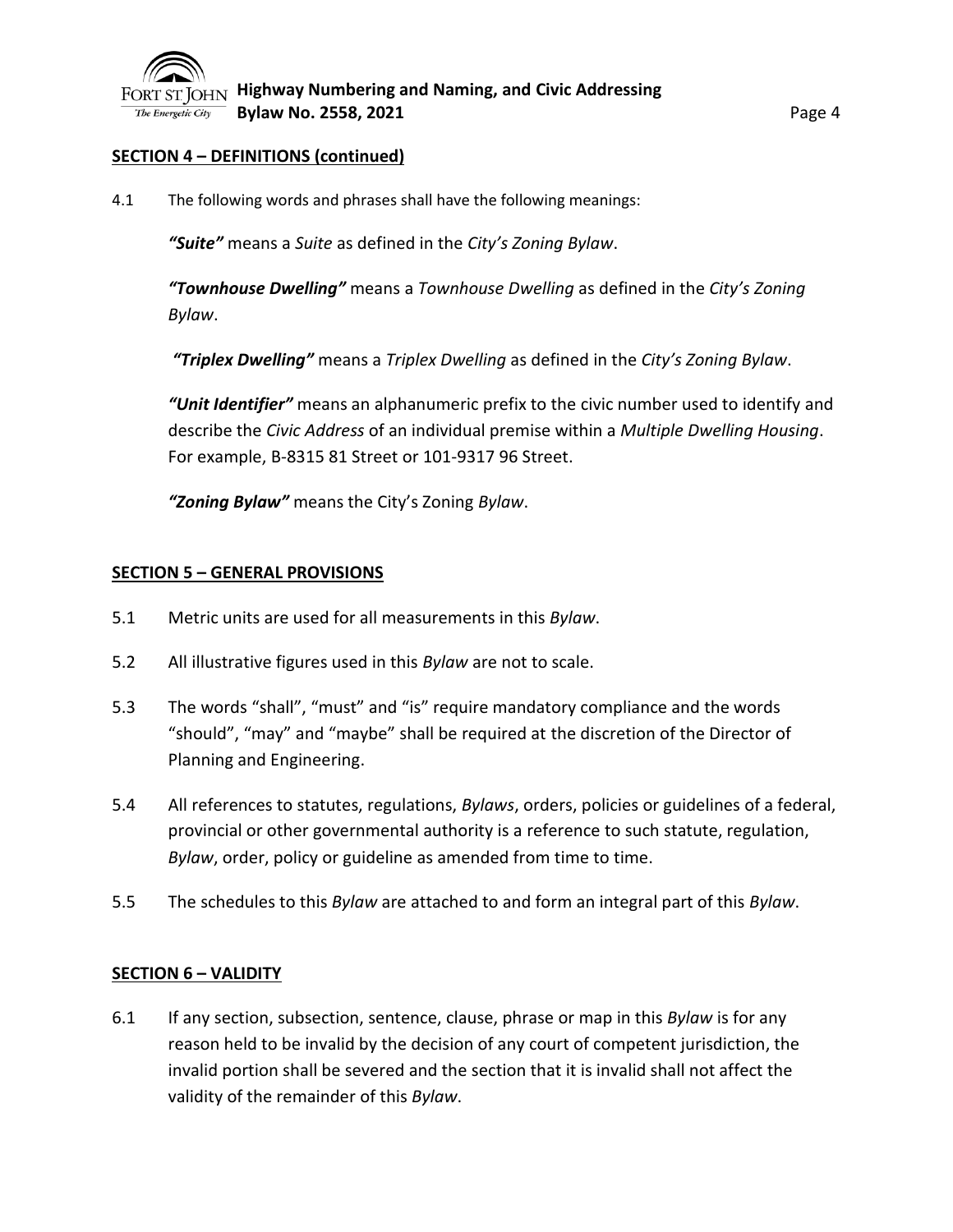#### **SECTION 7 – AUTHORIZED PERSONS**

- 7.1 The City's Director of Planning and Engineering or designate, Bylaw Enforcement Officers, Fire Inspectors are appointed as *Inspectors* under this *Bylaw*.
- 7.2 *Council* may, from time to time, appoint additional *Inspectors* by bylaw and/or resolution.
- 7.3 A person must not obstruct or interfere with an *Inspector* in the performance of the *Inspector's* duties.

#### **SECTION 8 – ADMINISTRATION**

- 8.1 All *Road Names* shall be created and assigned by the *Council* except where otherwise provided in this *Bylaw*.
- 8.2 All *Highways* in the *City* shall be assigned *Road Names* and numbering following Schedule A – "Reference Grid Map" and the following:
	- 8.2.1 Schedule A is intended as guidance for administrative purposes for naming future *Highways* in the *City*. The illustrated grid pattern divides the *Municipality*  into 810 metre by 810 metre sections which represent the size of a quartersection of land. The 810 metre sections are approximately 8 blocks by 8 blocks in area;
	- 8.2.2 When new *Parcels* are created or altered once a right-of-way is created by a registered legal plan;
	- 8.2.3 In circumstances where *highways* do not line up according to the grid lines or distances between *highways*, then a Road Number suffix or *Road Name* may be assigned based on best-fit with existing *Road Names* and Schedule A; and
	- 8.2.4 In circumstances of non-linear roads, the *City* will assign a *Road Name* and *Street Type*.
- 8.3 *City* road signs shall be erected in public rights-of-way and shall identify all *Highways* by the number or name assigned to them.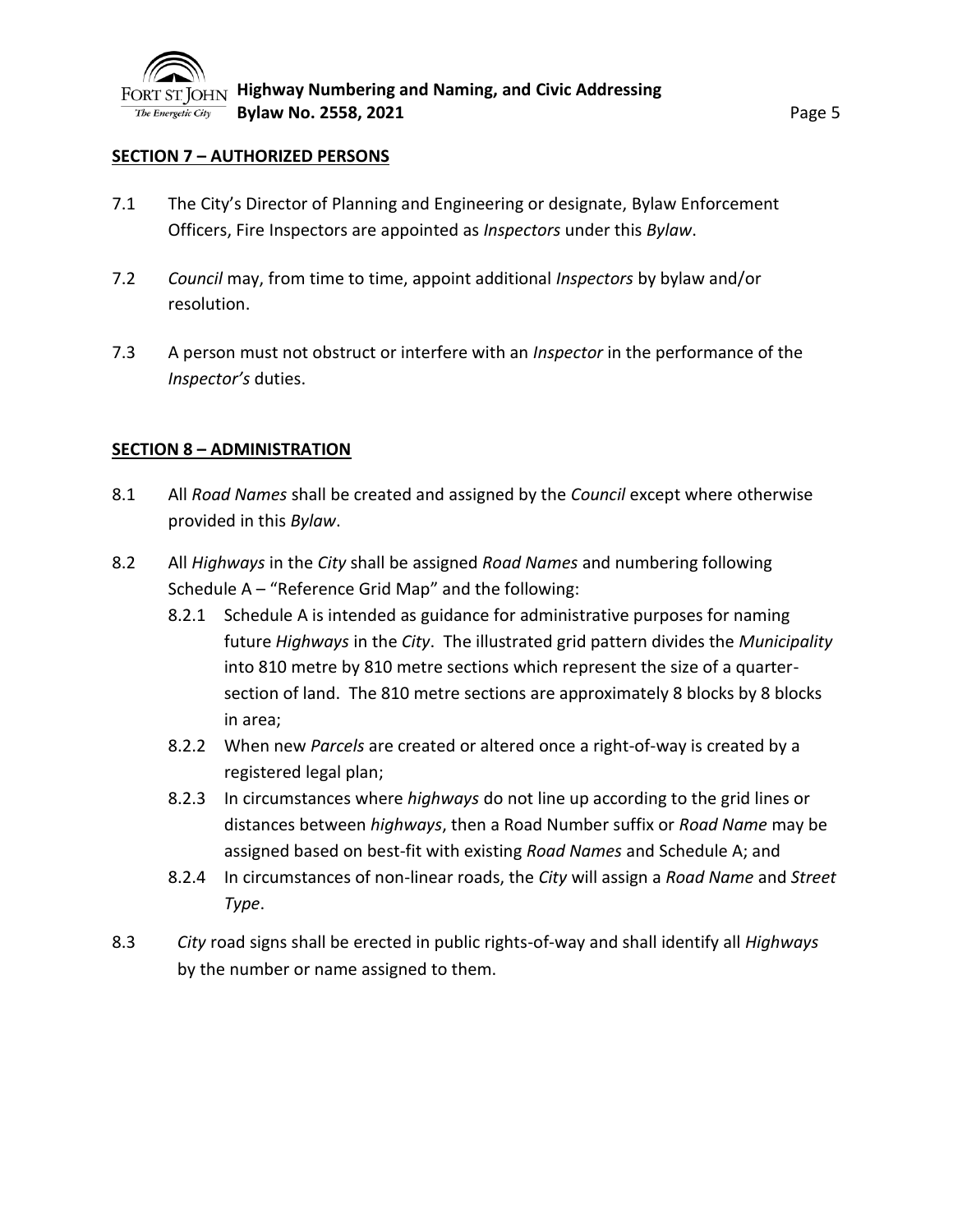

#### **SECTION 8 – ADMINISTRATION (continued)**

- 8.4 *Units identifiers* shall not be assigned to illegal *Suites*, internal offices or rooms within a *Building* , offices within offices, or to *Buildings* having a shared entrance to multiple interior *Suites*, with the exception of a *Strata Building* with multiple interior residential dwelling units. *Units identifiers* are intended to differentiate between separate units within the same *Building* with an exterior entrance.
- 8.5 *Road Names* that do not follow the naming convention in this *Bylaw* may be requested in writing to *City* staff and are subject to *Council* approval and will be considered in accordance with *Council's* Road Naming Policy, as may be amended from time to time.
- 8.6 The *City* retains the authority to change *Road Names* as directed by Council resolution (For example, Northern Lights Drive), or in order to resolve emergency response issues.
- 8.7 The *City* retains the authority to change and re-assign *Civic Addresses* where necessary to avoid and/or correct irregularities in order to ensure an adequate supply of *Civic Address* numbers for future development and for emergency response purposes.
- 8.8 Notwithstanding any provision of this *Bylaw* or *Council's* Road Naming Policy, the *City* assumes no responsibility for:
	- i) the costs associated with any change to an address;
	- ii) the notification of any person or organization that a change of address has occurred; nor
	- iii) losses, damages or claims arising for any reason from a change of address.

#### **SECTION 9 – ASSIGNING ROAD NAMES**

- 9.1 *Streets* shall be assigned by a Road number sequentially starting at 100 Street increasing in number Westward and decreasing in number Eastward, in increments of a value of 1 every 101 meters.
- 9.2 *Avenues* shall be assigned by a Road number sequentially starting at 100 *Avenue* increasing in number Northward and decreasing in number Southward, in increments of a value of 1 every 101 meters.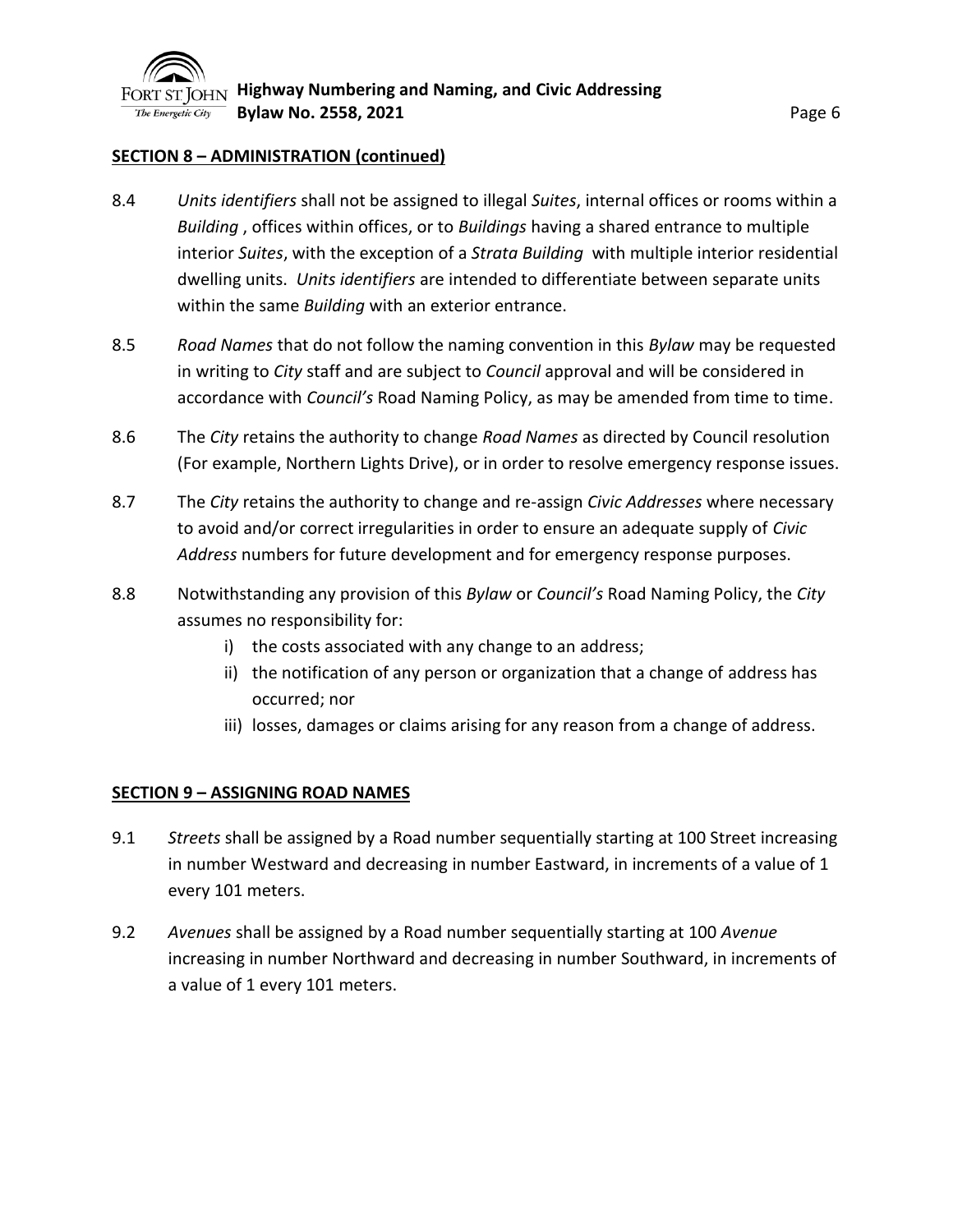## **SECTION 9 – ASSIGNING ROAD NAMES (continued)**

9.3 Requests for alternative *Road Names* shall be submitted to the *City* and in accordance with this *Bylaw* and *Council's* Road Naming Policy, as may be amended from time to time.

## **SECTION 10 – ASSIGNING CIVIC ADDRESSES**

- 10.1 *Civic Addresses* shall be assigned when:
	- 10.1.1 A new lot(s) is created through subdivision or amalgamation; or
	- 10.1.2 A dwelling or *Building* unit within an existing *Building* is created; or
	- 10.1.3 A new *Building* is created; or
	- 10.1.4 A *Building* Permit is issued for a vacant lot.
- 10.2 *Civic Addresses* shall be determined using a *Frontage Interval System*.
- 10.3 *Civic Addresses* may be determined by using a nearby established address as reference in order to establish a new address.
- 10.4 The *Civic Address* for all *Building*s and *Structures* shall be based off of the fronting *Highway* that the *Building* 's primary access is facing.
- 10.5 Civic numbering shall be assigned in the following way:
	- 10.5.1 Along East-West *Highways* civic numbering shall be assigned even numbers on the North side and odd numbers on the South side;
	- 10.5.2 Along North-South *Highways* civic numbering shall be assigned even numbers on the West side and odd numbers on the East side; and
	- 10.5.3 Civic numbering shall be assigned increasing in number from East to West and South to North, and decreasing in number from West to East and North to South.
	- 10.5.4 Odd civic numbering is assigned starting at XXX03, separated by increments of 4.
	- 10.5.5 Even civic numbering starts at XXX04, separated by increments of 4.

## **SECTION 11 – ASSIGNING CIVIC ADDRESSES BY TYPE OF BUILDINGS AND DEVELOPMENT**

11.1 *Multiple Dwelling Housing*, including *Apartments*, condominium *Buildings, Duplex Dwellings, Triplex Dwellings, and Fourplex Dwellings*, shall be assigned in the following way: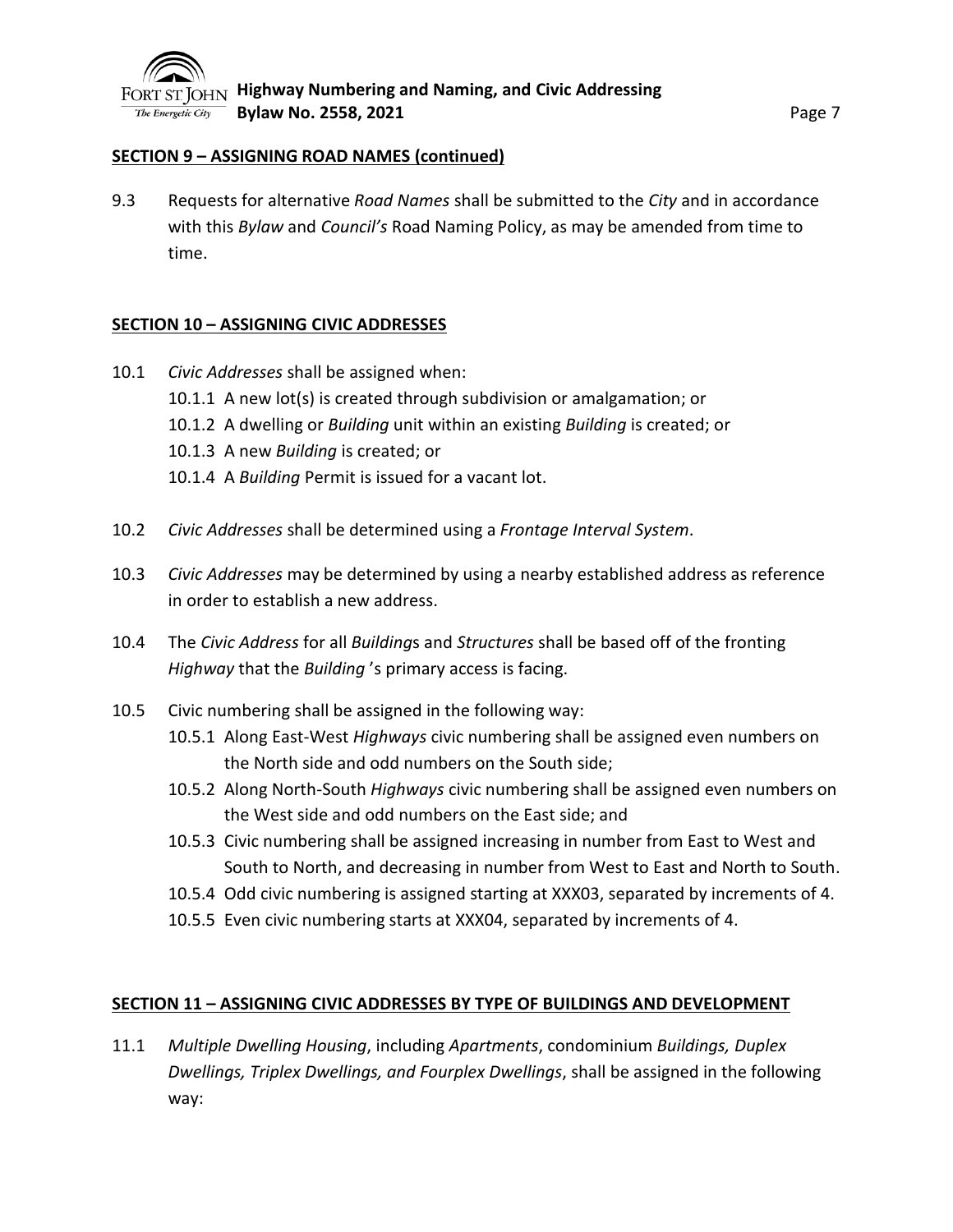

## **SECTION 11 – ASSIGNING CIVIC ADDRESSES BY TYPE OF BUILDINGS AND DEVELOPMENT (continued)**

- 11.1.1 One Civic Number per *building*;
- 11.1.2 Each interior *Dwelling Unit* shall be assigned a 3-digit unit number with the first digit being the respective *Storey*. For example, first *Storey* units are numbered 101-199; second *Storey* units are numbered 201-299 and so on; and
- 11.2 *Building*s in commercial-zoned or industrial-zone *Parcels* shall be assigned the following way:
	- 11.2.1 One civic number per *Building*;
	- 11.2.2 Each unit shall be assigned a 3-digit unit number with the first digit being the respective *Storey*. For example, first *Storey* units are numbered 101-199; second *Storey* units are numbered 201-299 and so on; and
	- 11.2.3 For *Buildings* facing a *Highway*, the numbering sequence shall run left to right.
- *11.3 Semi-Attached Dwellings* shall be assigned by one civic number per *Dwelling Unit* separated by an increment of 2.
- 11.4 *Factory-Built House Park* shall be assigned the following way:
	- 11.4.1 One civic number shall be assigned to the *Parcel* and a prefix assigned to each *Factory-Built House*; and
	- 11.4.2 Prefixes shall begin at 1 and increase incrementally by 1 starting with *Factory-Built House* closest to the main entrance and proceeding clockwise.
- *11.5 Single-Detached Dwellings* shall be assigned by one civic number per dwelling.
- 11.6 *Secondary Suites* shall be assigned the following way:
	- 11.6.1 Units shall be assigned to *Civic Addresses* with legal *Secondary Suites*; and
	- 11.6.2 For units, 'A' shall denote the main residence; 'B' shall denote the legal *Secondary Suite*. For example, A-8822 & B-8822.
- 11.7 *Stata Townhouse Dwelling* or *Multiple Dwelling Housing* shall be assigned the following way:
	- 11.7.1 One civic number shall be assigned to the development or *Parcel* with unit numbers assigned to each dwelling; and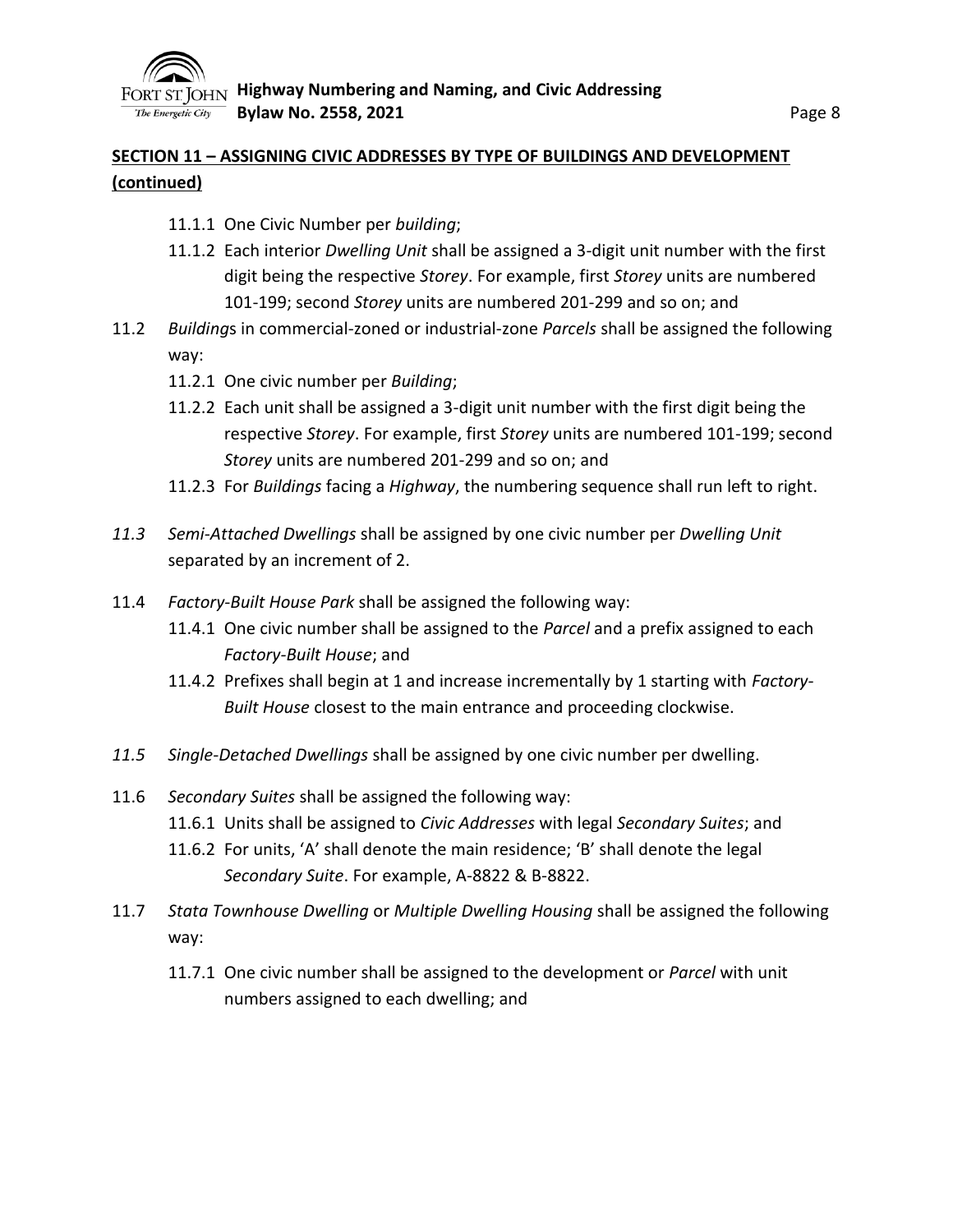

## **SECTION 11 – ASSIGNING CIVIC ADDRESSES BY TYPE OF BUILDINGS AND DEVELOPMENT (continued)**

- 11.7.2 All first Storey *Dwelling Units* shall be numbered between 1 and 199 and continue sequentially even if there are multiple Buildings within the development. Second *Storey* units shall begin with 201 and be numbered in the same manner. Third *Storey* units shall be numbered in the same manner and so on.
- 11.8 Strata Townhouse Dwelling or Multiple Dwelling Housing shall be assigned the following way:
	- 11.8.1 One civic number shall be assigned to the development or *Parcel* with unit numbers assigned to each dwelling; and
	- 11.8.2 All first *Storey Dwelling Units* shall be numbered between 1 and 199 and continue sequentially even if there are multiple *Buildings* within the development. Second *Storey* units shall begin with 201 and be numbered in the same manner. Third *Storey* units shall be numbered in the same manner and so on.
- 11.9 Freehold Townhouse Dwelling and Multiple Dwelling Housing shall be assigned by one civic number for each freehold dwelling.

#### **SECTION 12 - RESPONSIBILITY OF OWNER AND OCCUPIER**

- 12.1 In addition to this Bylaw, a person is responsible for complying with the requirements of all other applicable City Bylaws as well as provincial and federal enactments.
	- 12.1.1 An owner or occupier shall ensure their civic is valid as assigned by the *City***.**
	- 12.1.2 An owner or occupier shall not display an address that is not assigned or validated by the *City*.
	- 12.1.3 An owner or occupier of a *Building* or *Structure* shall ensure that the *Civic Address* for the property at which the *Building* or *Structure* is located is posted so as to be clearly visible from the *Highway* and of a colour that contrasts with a surface on which they are mounted and comply with the requirement of the Fire Prevention Bylaw.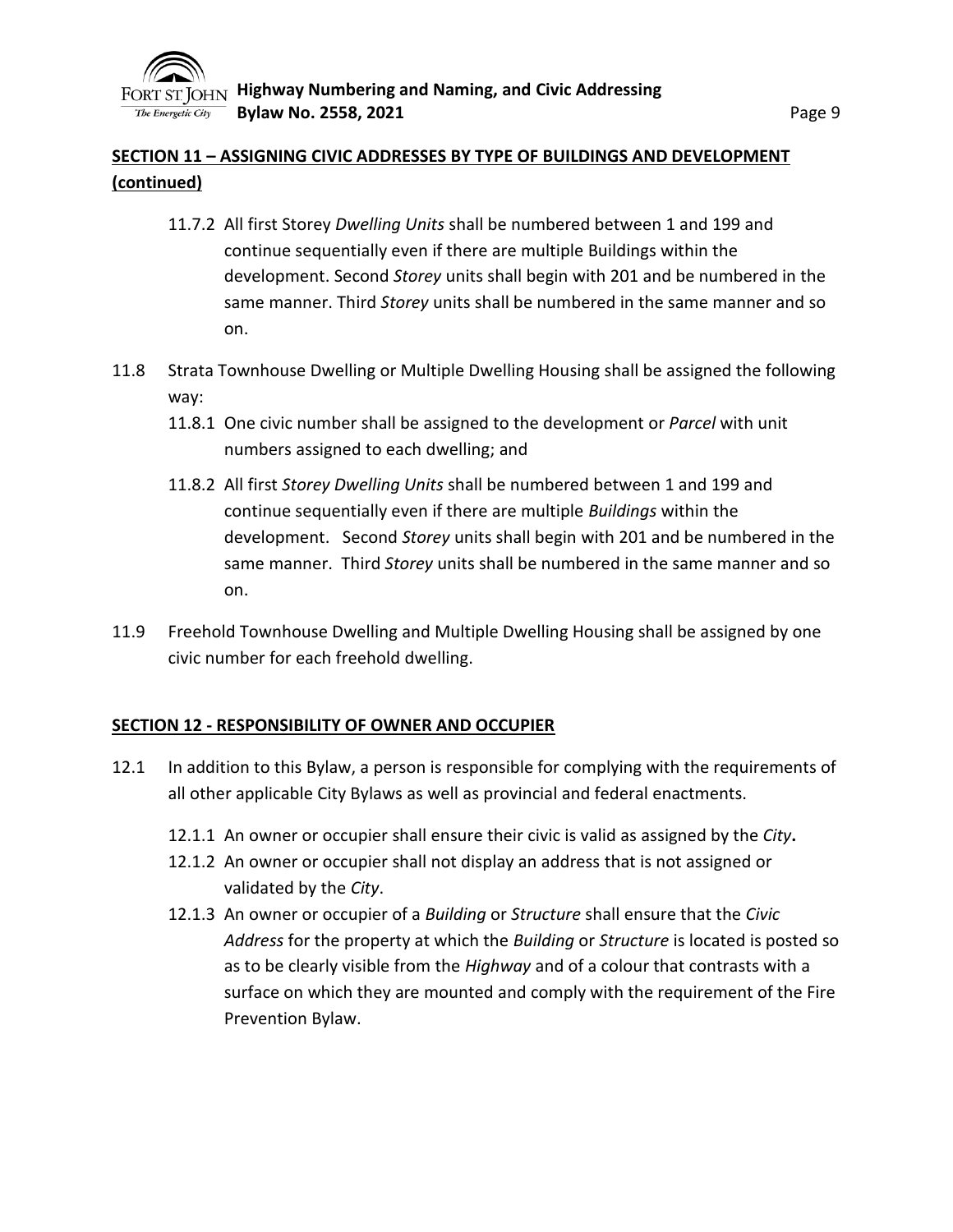

#### **SECTION 12 - RESPONSIBILITY OF OWNER AND OCCUPIER (continued)**

- 12.1.4 The owner or occupier of a *Parcel* with a *Structure or Multiple Dwelling Housing s*hall ensure that the unit identifier for each individual unit are posted in a visible location at the entry to each unit and of a colour that contrasts with the surface on which they are mounted, and comply with the requirements of the *Fire Prevention Bylaw*.
- 12.1.5 The owner or occupier of a multi-residential complex shall post a site plan at the main driveway entry to the complex which shall be clearly visible upon entry to the complex and indicate the unit identifier and the location of access to each unit within the complex, and comply with the requirements of the *Fire Prevention Bylaw*.
- 12.1.6 No person shall:
	- i) willfully deface, damage, change or remove any number or name or road sign;
	- ii) Fail to post civic number on a *Building* or *Structure*;
	- iii) Fail to post unit number(s) on a *Building* or *Structure*;
	- iv) Fail to post a site plan at the main driveway entrance of a *Parcel* containing multiple *Buildings* and units; or
	- v) Fail to post the assigned civic number within 15 business days after a number has been assigned to a *Dwelling Unit* or *Building*.

#### **SECTION 13 – CITY RESPONSIBILITIES**

- 13.1 The *City* will be responsible for:
	- 13.1.1 Keeping a record and scheme of all *Civic Addresses* in the *City*;
	- 13.1.2 Providing notification to property and tenants for newly assigned and changes to a *Civic Address;*
	- 13.1.3 Providing notification of valid *Civic Addresses* within the *City* to government agencies and emergency response providers; and
	- 13.1.4 Sending referral to government agencies and emergency response providers on requests of alternative *Road Names* that do not follow the Schedule A grid pattern, at the discretion of the *City*.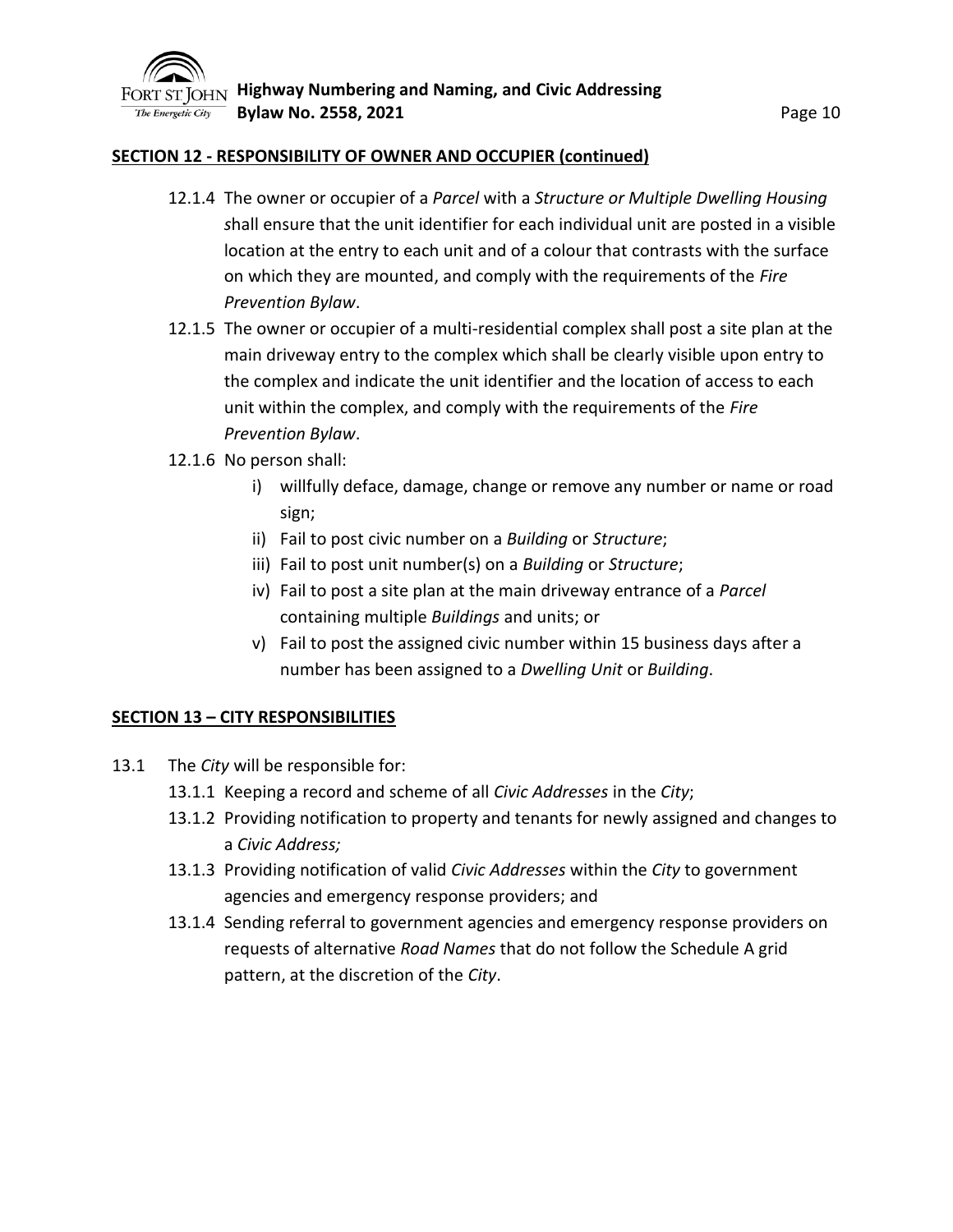## **SECTION 13 – CITY RESPONSIBILITIES (continued)**

13.2 The *City*, at its discretion, may, provide notification to private and public agencies (For example, utility companies, cadastral or mapping companies) at the request of such private or public agency.

## **SECTION 14 – PENALTIES AND OFFENSES**

- 14.1 Any person who contravenes, violates or fails to comply with any provision in this Bylaw, or who suffers or permits any act or thing to be done in contravention or violation of this Bylaw commits and offence and shall be subject to the following enforcement provisions:
	- 14.1.1 the penalties imposed under the *Offence Act*; or
	- 14.1.2 to a fine as imposed by means of a municipal ticket information under the *Community Charter*, as set out in Schedule B, or a *Bylaw* notice under the Local *Government Bylaw Notice Enforcement Act*, plus the costs of prosecution.
- 14.2 If an offence continues for more than one calendar day, separate offences are deemed to occur each day and separate fines may be issued for each calendar day in respect of which the offence occurs or continues.
- 14.3 Nothing in this *Bylaw* limits the *City* from utilizing any other remedy that is otherwise available to the *City* at law in respect to the enforcement of this *Bylaw*.
- 14.4 A violation of any of the provisions identified in this *Bylaw* being addressed within the provisions of section 13 (a)(ii) shall result in liability for penalties in amounts set out in Schedule 'B' of this *Bylaw* and be subject to the procedures, limits, obligations and rights established in the Bylaw Notice Enforcement Bylaw No. 2428, 2018 and the Local Government Bylaw Notice Enforcement Act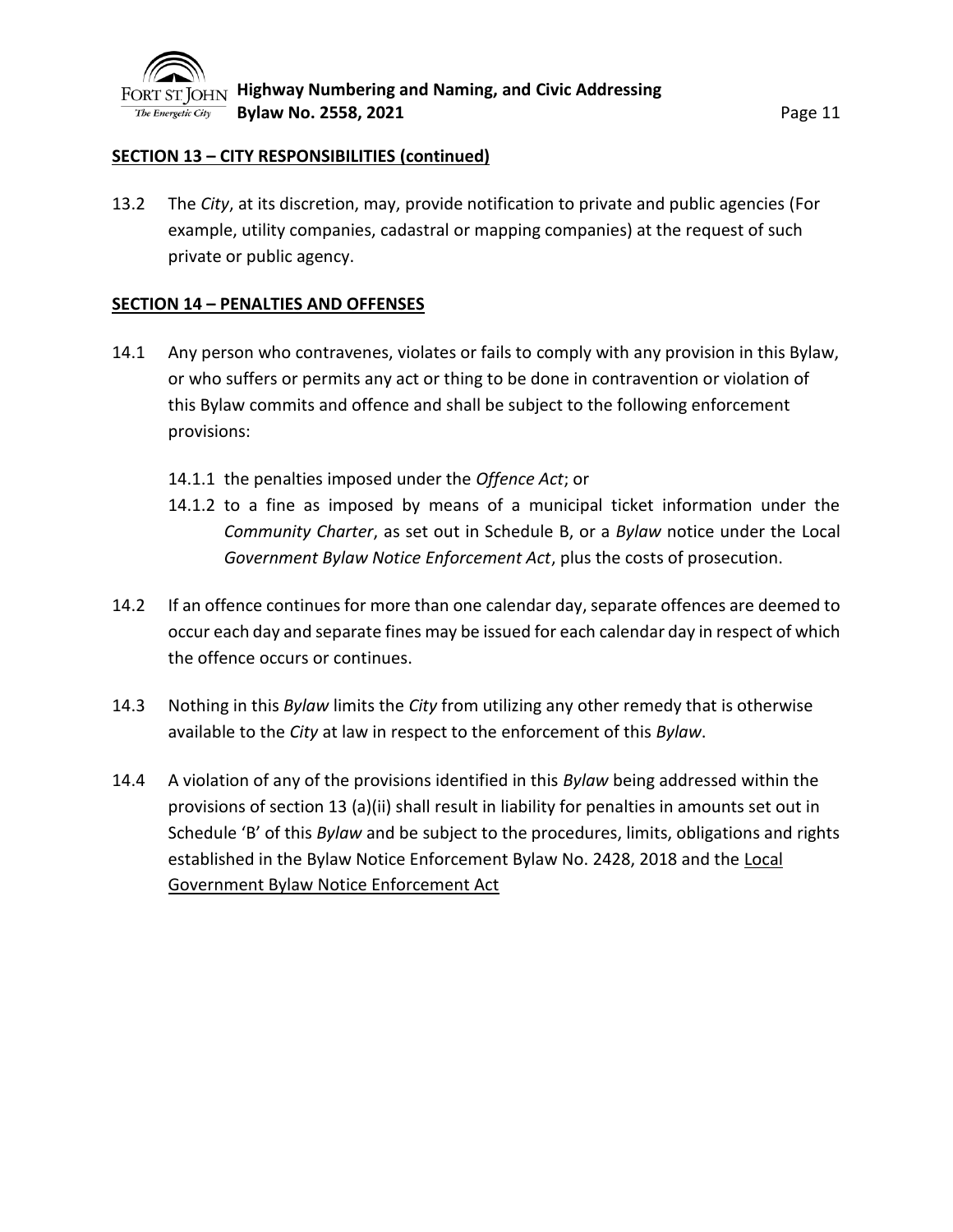

 **Highway Numbering and Naming, and Civic Addressing Bylaw No. 2558, 2021 Page 12** 

INTRODUCED AND READ FOR THE FIRST THREE TIMES THIS 13<sup>th</sup> DAY OF December, 2021

ADOPTED THIS 10<sup>th</sup> DAY OF January, 2022

LORI ACKERMAN MAYOR

\_\_\_\_\_\_\_\_\_\_\_\_\_\_\_\_\_\_\_\_\_\_\_\_\_

\_\_\_\_\_\_\_\_\_\_\_\_\_\_\_\_\_\_\_\_\_\_\_\_\_ BONNIE MCCUE CORPORATE OFFICER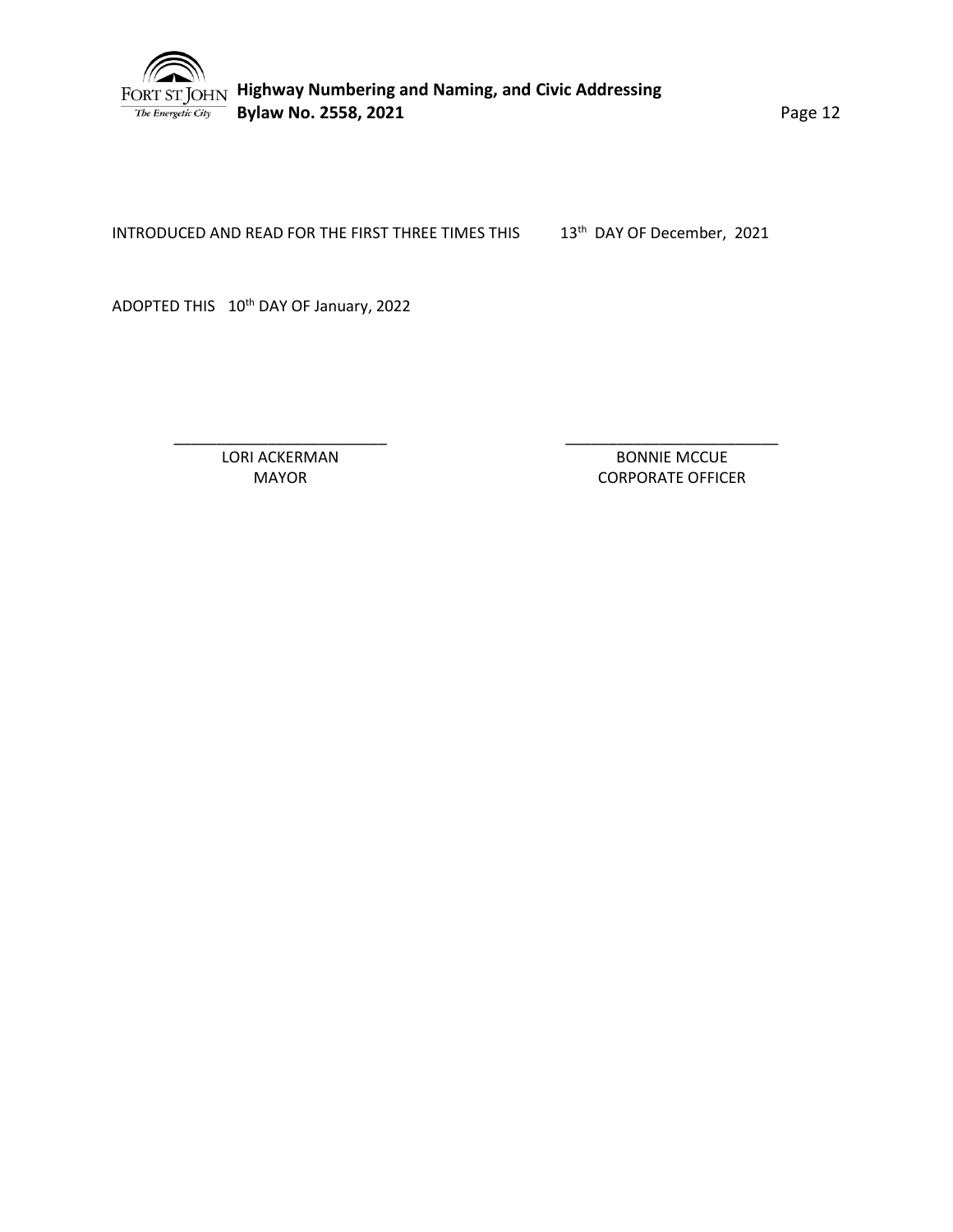

# **Highway Numbering and Naming, and Civic Addressing Bylaw No. 2558, 2021 Page 13**

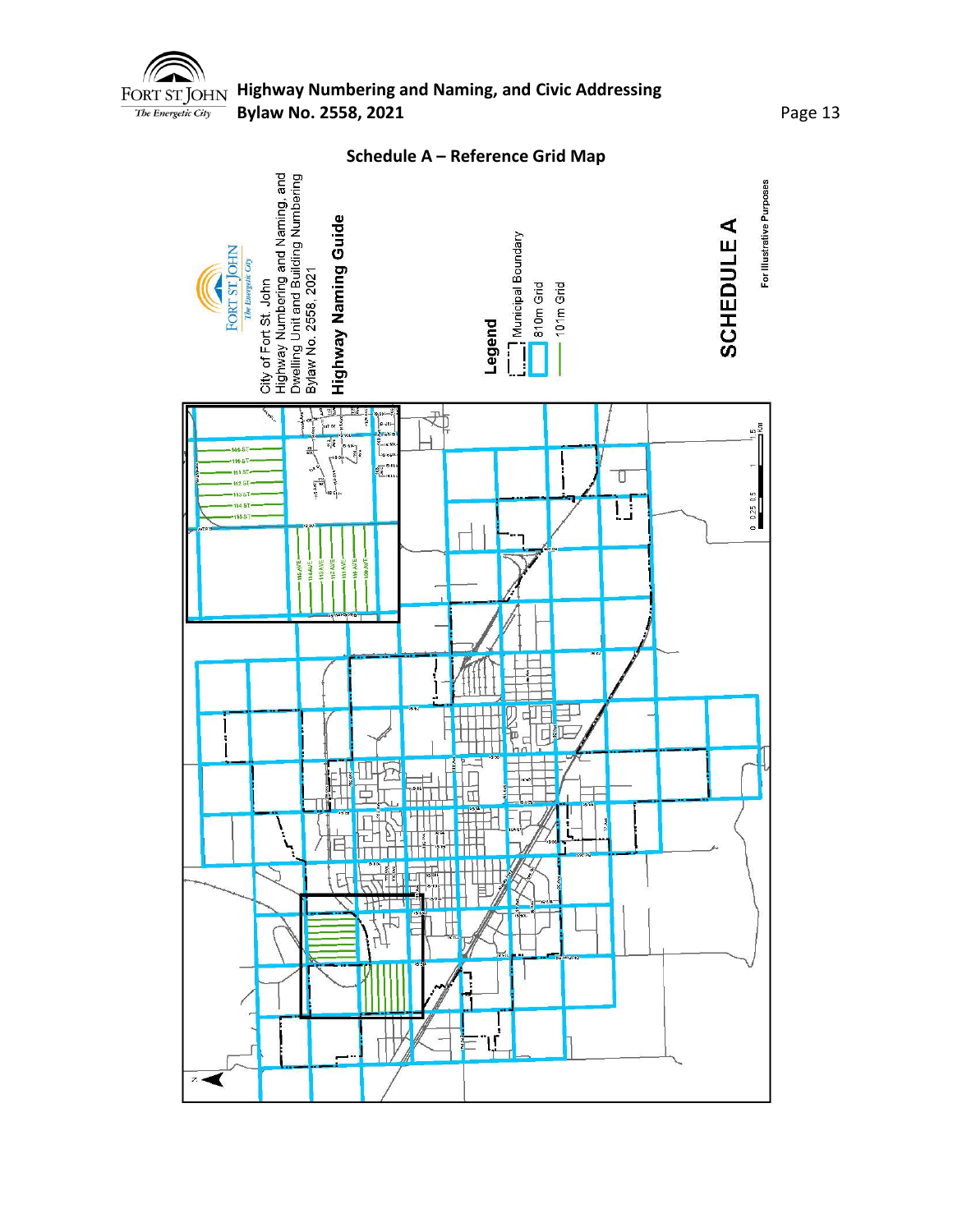

| <b>COLUMN</b><br><b>SECTION</b> | <b>COLUMN 2</b><br><b>OFFENCE</b>              | <b>COLUMN</b><br>3<br><b>PENALTY</b><br>(5)<br>$(15 - 30)$ | <b>COLUMN</b><br>4<br><b>EARLY</b><br><b>PAYMENT</b><br>(5) | <b>COLUMN 5</b><br><b>LATE</b><br><b>PAYMENT</b><br>(5)<br>$(31 - 60)$ | <b>COLUMN 6</b><br><b>COMPLIANCE</b><br><b>AGREEMENT</b><br><b>AVAILABLE</b> |
|---------------------------------|------------------------------------------------|------------------------------------------------------------|-------------------------------------------------------------|------------------------------------------------------------------------|------------------------------------------------------------------------------|
|                                 |                                                | days)                                                      | $(1 - 14)$<br>days)                                         | days)<br>(Collection<br>$s$ 60+ days)                                  | (50% of<br>penalty)                                                          |
| 7.3                             | Obstruct Inspector                             | \$300.00                                                   | \$250.00                                                    | \$350.00                                                               | <b>NO</b>                                                                    |
| 12.1.6(i)                       | Damage number or<br>name                       | \$200.00                                                   | \$150.00                                                    | \$250.00                                                               | <b>NO</b>                                                                    |
| 12.1.6(i)                       | Change number or<br>name                       | \$200.00                                                   | \$150.00                                                    | \$250.00                                                               | <b>YES</b>                                                                   |
| 12.1.6(ii)                      | Fail to post civic<br>number                   | \$200.00                                                   | \$150.00                                                    | \$250.00                                                               | <b>YES</b>                                                                   |
| 12.1.6(iii)                     | Fail to post Unit<br>Identifiers(s)            | \$200.00                                                   | \$150.00                                                    | \$250.00                                                               | <b>YES</b>                                                                   |
| 12.1.6(iv)                      | Fail to post site plan                         | \$200.00                                                   | \$150.00                                                    | \$250.00                                                               | <b>YES</b>                                                                   |
| 12.1.6(v)                       | Fail to post civic<br>number within 15<br>days | \$200.00                                                   | \$150.00                                                    | \$250.00                                                               | <b>YES</b>                                                                   |

## **SCHEDULE B –** *Bylaw* **and Enforcement Offences**